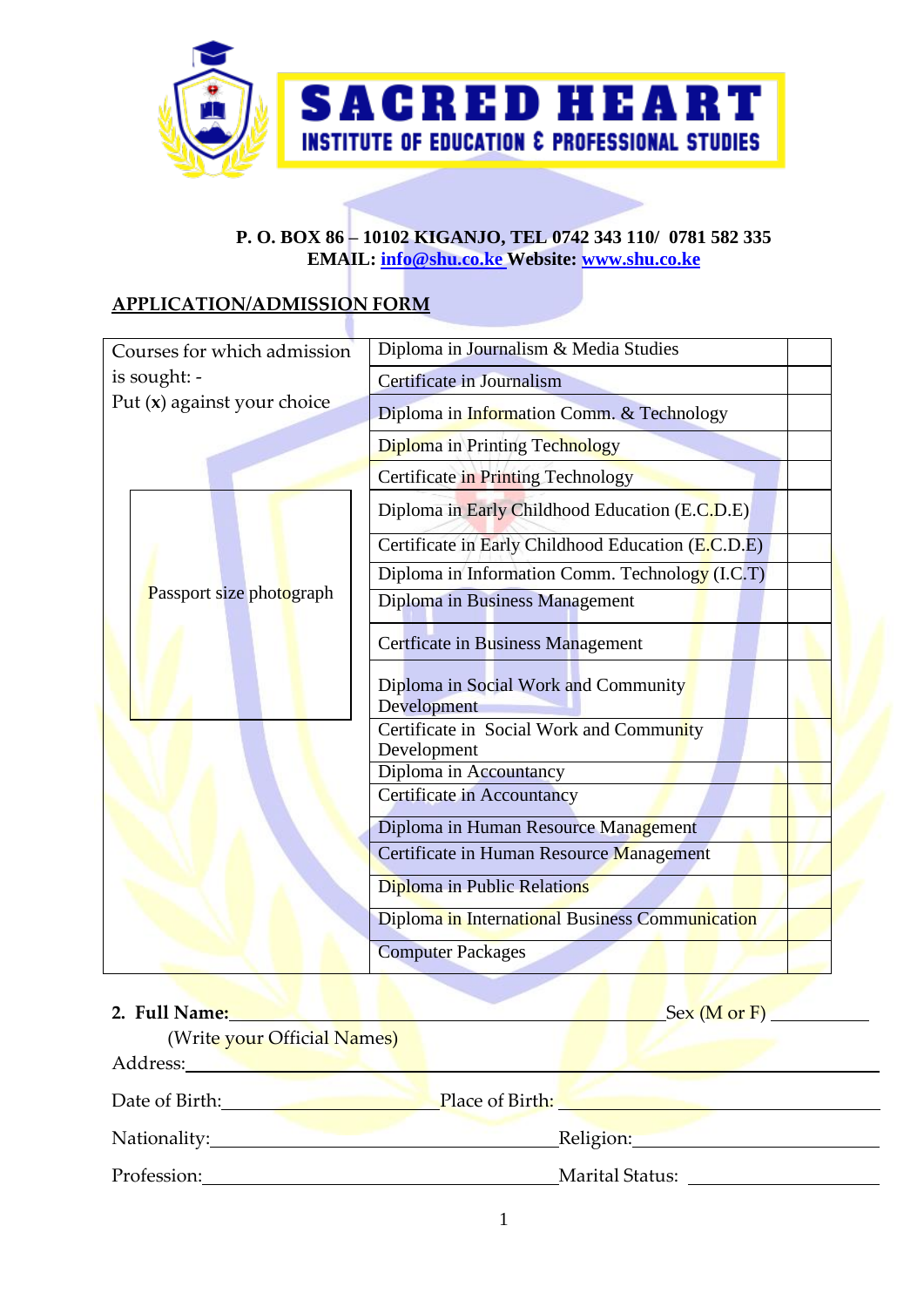### **3. Programme/ course**

**4. Family: Name of Father:**



## **5. Educational Background**

| <b>STUDIES: SCHOOL</b>     | <b>DATE</b>              | <b>CERTIFICATE &amp;</b><br><b>GRADE</b> |
|----------------------------|--------------------------|------------------------------------------|
| Primary:                   | From: N<br>$\mathbf{to}$ |                                          |
| Secondary:                 |                          |                                          |
| 1.                         | From:<br>to              |                                          |
| 2.                         | From:<br>to              |                                          |
| <b>Subsequent Training</b> |                          |                                          |
| (College/University)       |                          |                                          |
| $1.$ $\blacksquare$        | From:<br>to              |                                          |
| 2.                         | From:<br>to              |                                          |
| 3.                         | From:<br>to              |                                          |

#### **6. INCLUDE: -**

- a) A medical Doctor's certificate from a Government Hospital or a Mission Hospital
- b) 4colored passport size
- c) Copies of your school records and certificates
- d) Recommendation letter from Parish Priest/Pastor
- e) A Deposit slip of **Kshs.500.00** application fee (Nonrefundable)
- f) Handwritten application letter if not submitted

(**Check carefully whether you have enclosed all items above, sign and send or bring to**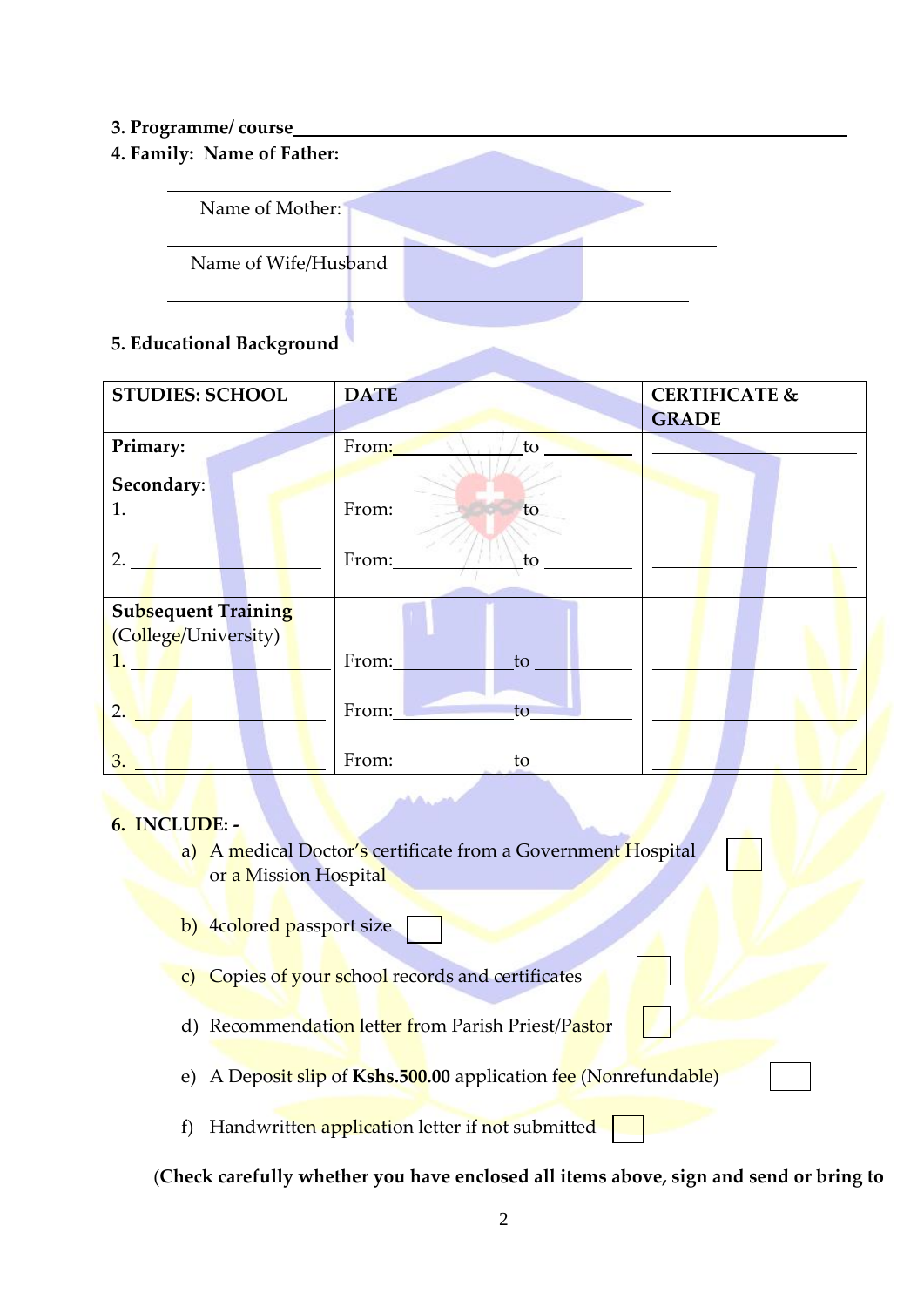# the Institute personally)